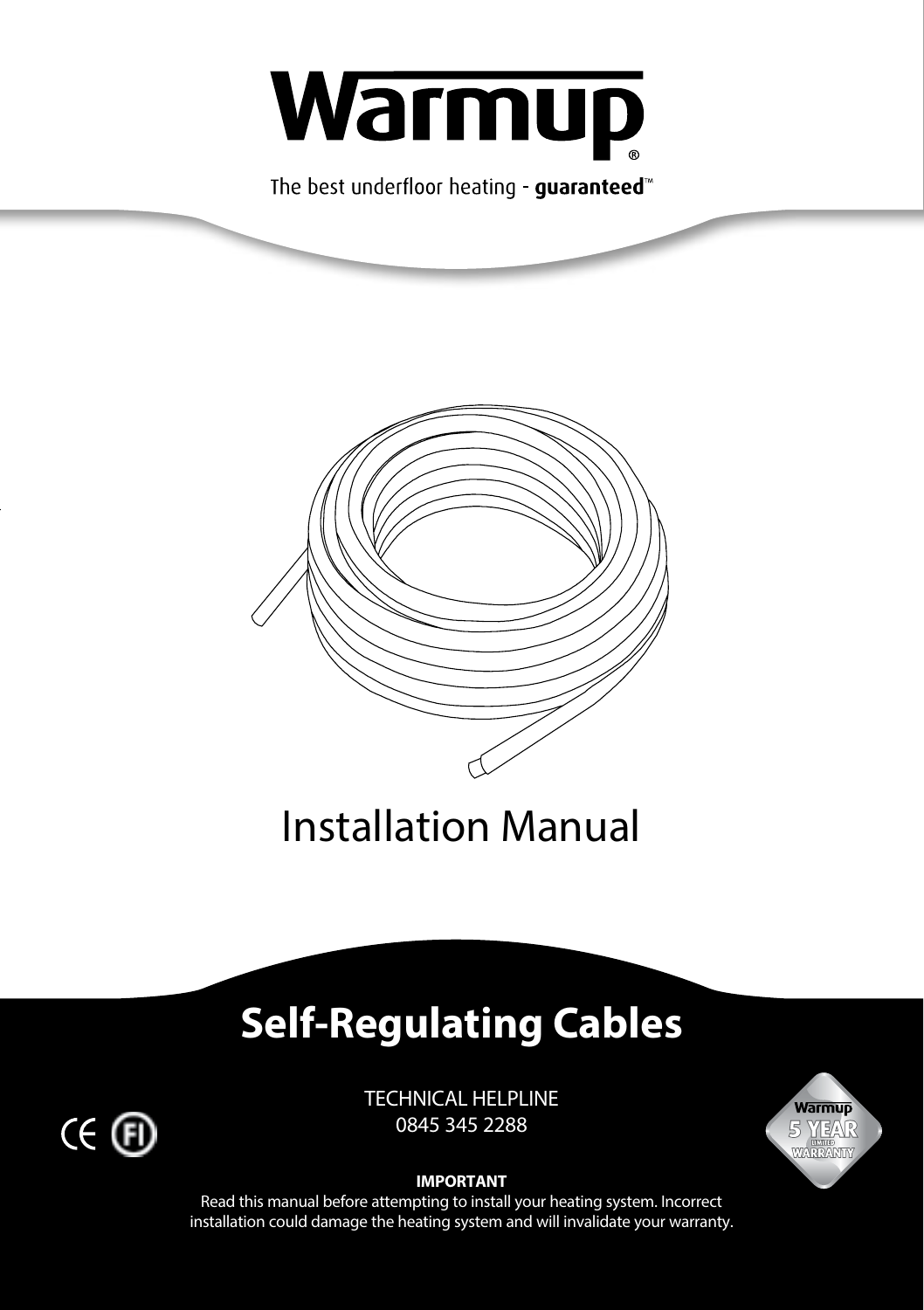#### **Contents**

- 3 Important Installation Points
- 4 Introduction
- 5-6 Product Information
- 7 Installation Accessories
- 8-9 Preparation
- 10-11 Application: In gutter
- 12-13 Application: Gutter & downspout
- 14-15 Application: Roof & gutter
- 16-17 Installations with Roof Features
- 18-21 Cable Terminations
- 23 Warranty

If these instructions are followed, you should have no problems during installation. However, if you require assistance at any point, please call our **Technical Helpline** 0845 345 2288

You can also find a copy of this manual, wiring instructions, a list of FAQs and other useful information at our website: www.warmup.co.uk

## Important Installation Points

- 1. The heating cable may only be connected to a 230VAC supply.
- 2. Faulty electrical installation can cause a short circuit or an electric shock. To ensure the best possible protection, a 30 mA RCD MUST be fitted. Always Observe the specific electrical and building regulations for your country.
- 3. The heating cable MUST be installed as per the installation manual.
- 4. The heating cable must be connected by a qualified electrician in accordance with the current wiring regulations.
- 5. The heating cable must be installed as per the specified installation plan.
- 6. The heating cable and connection lead (or plug) must not come into contact with water or other liquids.
- 7. Ensure that the end cap at the end of the cable does not come under mechanical stress.
- 8. If you discover that the heating cable is damaged, immediately switch off the 230VAC supply and replace the heating cable.
- 9. Always protect the heating element against sharp edges, oil or heat.
- 10. Ensure that the heating cable is positioned at least 30mm from flammable

## Safety Guidelines

Incorrect design, handling, installation, could damage the system and may result in inadequate frost protection or electric shock. To minimize these risks and to ensure that the system performs reliably, read and carefully follow the information, warnings, and instructions in this guide.

Ensure that the heaters are connected by a qualified electrician as per the current wiring regulations and are protected by a 30mA RCD at all times.

materials.

- 11. Never place the heating cable in the vicinity of explosive substances, objects or gases.
- 12. Do not bend the cable below the minimum bending radius of 25mm. The cable may suffer permanent damage in sections where the cable is bent below this radius.
- 13. The gutter heating cable should be powered-up at the beginning of the winter period.
- 14. Installation of the cable should only take place when the ambient temperature is between 0°C and 27 ºC.
- 15. Do not energise above 10°C.
- 16. The self-regulating cable should only be installed on inclined roofs.
- 17. Do not install the cable to remove ice dams that have already formed or to clear the roof of existing ice or snow.
- 18. Do not use the self-regulating cable for snow melt on driveways or sidewalks, or as frost protection. Warmup have products designed specifically for these applications.
- 19. Do not use the self-regulating cable on wooden gutters or downspouts.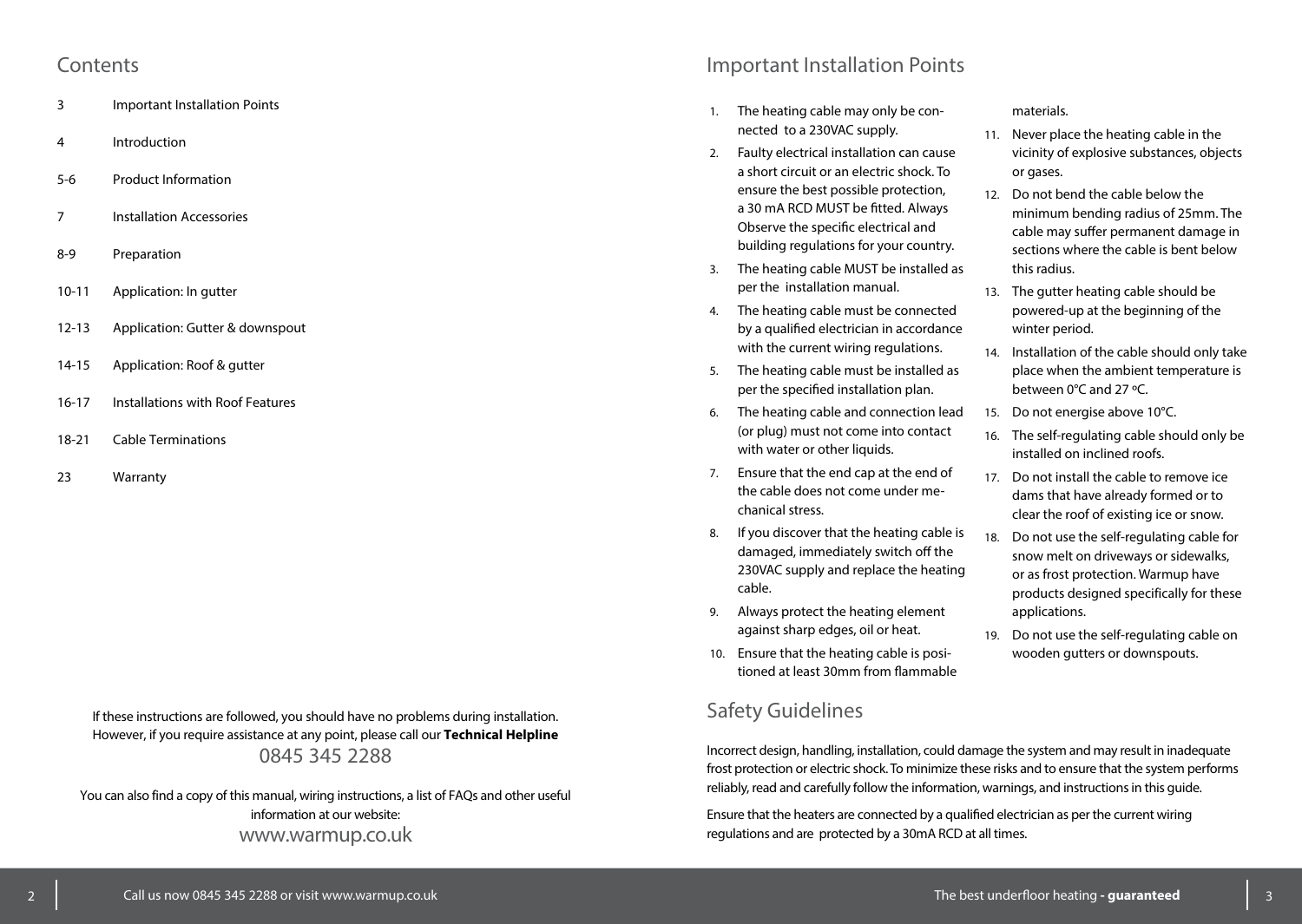## Introduction

#### **Self-regulating heating cable**

The ability to vary heat output in accordance with ambient temperature and resulting levels of snowfall and ice buildup is what makes the self-regulating cable beneficial when compared to constant wattage cables. The resulting lower energy consumption and costs are major advantages.



As the cable regulates its wattage, the current will vary with the ambient temperature. When selecting the length of cable to be used, it is necessary to calculate the current that will be loaded onto the 16 A thermostat relay. For this reason, there is a maximum circuit length, which cannot be exceeded. For this cable length calculation, refer to the table below.

When properly installed and operated, this product creates a path for melted snow and ice to drain from the roof to the ground.

| Maximum self-regulating cable length at 230 Vac |                                         |                  |  |
|-------------------------------------------------|-----------------------------------------|------------------|--|
|                                                 | Cable length (m) with Fuse Amperage of: |                  |  |
| <b>Temperature</b>                              | 10A                                     | 16A              |  |
| $10^{\circ}$ C                                  | 79 <sub>m</sub>                         | 110 <sub>m</sub> |  |
| $-15^{\circ}$ C                                 | 49 <sub>m</sub>                         | 71 <sub>m</sub>  |  |
| $-20 °C$                                        | 42 <sub>m</sub>                         | 58m              |  |

## Product Information

#### **Application**

The heating cable is self-regulating, which means it will react to the ambient temperature and regulate its heat output based on the heating requirements.

#### **Technical Data**

| <b>Power Output</b>                      | 20 W/m at $10^{\circ}$ C |
|------------------------------------------|--------------------------|
| <b>Voltage Supply</b>                    | 230 V AC, 50 Hz          |
| <b>Bus Bar</b>                           | <b>Coated Copper</b>     |
| <b>Inner Insulation</b>                  | Thermoplastic Elastomer  |
| <b>Metal Sheathing</b>                   | <b>Coated Copper</b>     |
| <b>Outer Sheath</b>                      | Thermoplastic Elastomer  |
| <b>Outer Diameter</b>                    | 10.6 mm x 5.9 mm         |
| <b>Minimum installation Temperature</b>  | $-30$ deg C              |
| <b>Application Temperature up to</b>     | $-30$ deg C              |
| <b>Operating temperature-Switch on</b>   | Max. 65 deg C            |
| <b>Operating temperature- Switch off</b> | Max. 85 deg C            |
| <b>Min. bending Radius</b>               | $25 \text{ mm}$          |
| <b>Circuit Breaker</b>                   | Max 16 A                 |
| <b>IP Rating</b>                         | IPX7                     |
| <b>UV Resistance</b>                     | Yes                      |

#### **Product Information**

| <b>Model</b>            | <b>Form</b>  | Length<br>(m)    | Wattage<br>@10 °C   | Watts/m<br>@10 °C |
|-------------------------|--------------|------------------|---------------------|-------------------|
| $W20$ SR/m <sup>*</sup> | Unterminated | cut to<br>length | $W = 20x$<br>Length | 20                |

\*See page 6 for guidance on selecting Warmup non-terminated cables.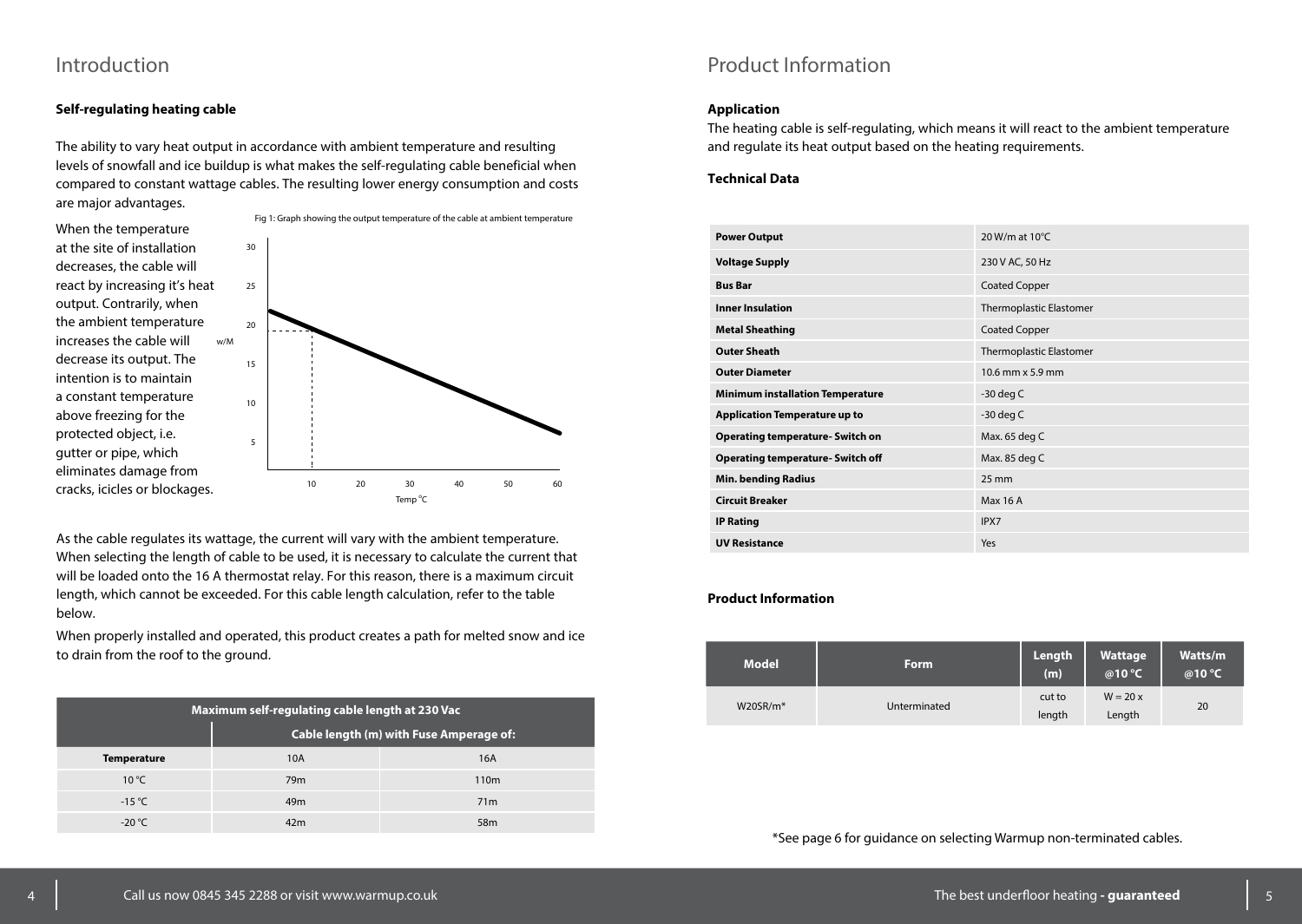## Product Information

Due to the parallel power supply to the cable's heating core, it is possible to cut the cable at any point along it's length, making project planning and installation easier.

To maximise the benefits of this feature, Warmup offers self-regulating cable bespoke cut to length service for unterminated cable:

- a. Minimum 20m
- b. Maximum 500m (a full reel)
- c. Increments in lengths of every metre

Power and end termination kits are available to connect a cold lead for supply connection and to seal the end of the circuit respectively. For details on cable termination see pages 18-21.

#### **Cable Construction**





## Installation Accessories

#### **1.Items for installation (dependent on installation type)**

1. WDSH - Downspout hanger reel

5. Silicon sealant









3. WRC - Roof fixing clips



7. TAPEFH - Aluminium adhesive tape



4. SR-TK - End & Power termination kit



**2. Important Installation and Safety Tips**

The installation must be carried out by a qualified electrician.

The self-regulating cable must be connected to a suitable socket or junction box and must always be protected by a 30mA RCD per the current wiring regulations.

If the RCD trips during normal operation, and cannot be reset, there is likely a fault in the circuit. No attempt should be made to re-energise the cable, and the RCD must not be bypassed in any circumstances. Consult a qualified electrician.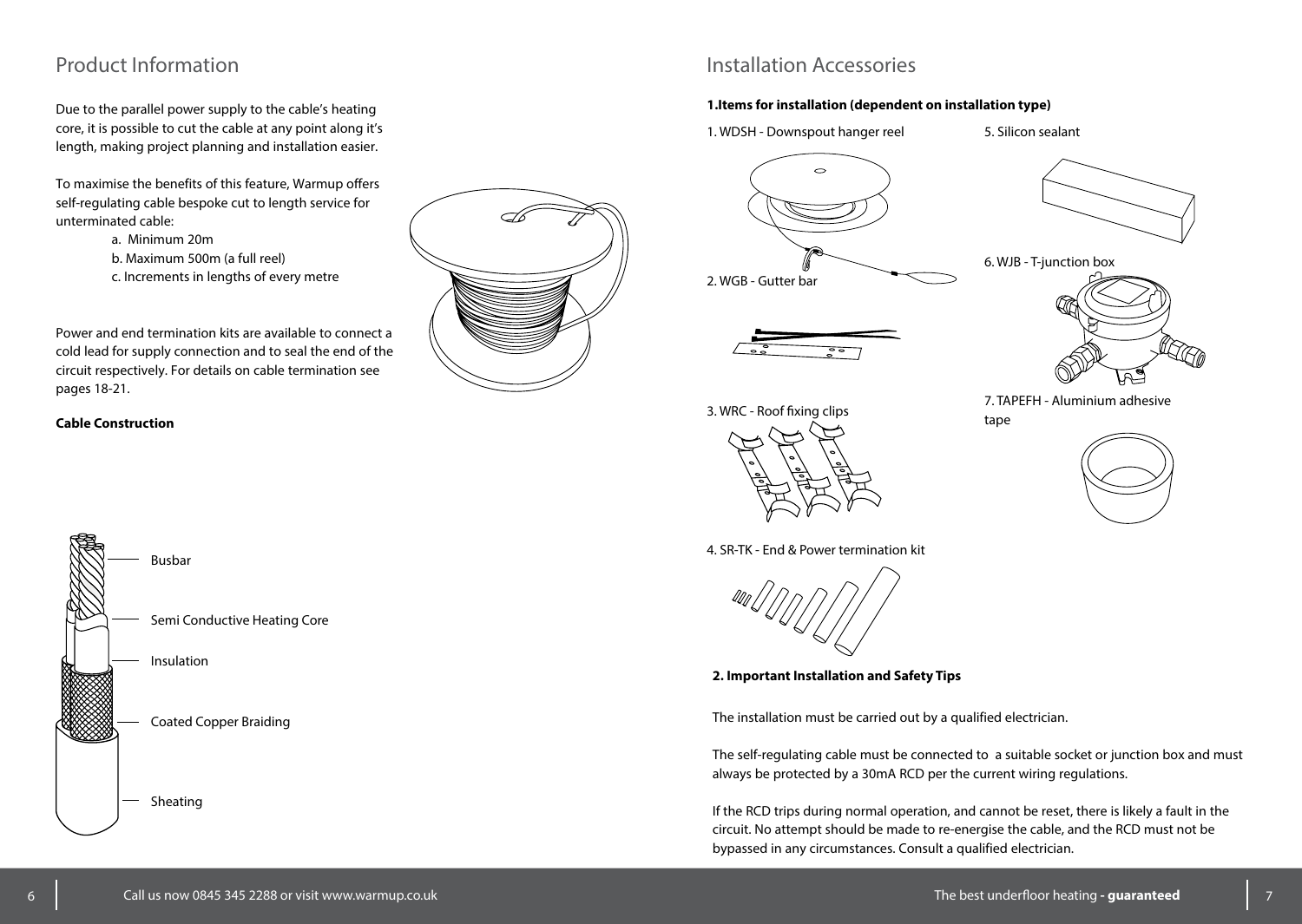## Preparation

Before fitting the heating cable make sure that the area around the cable is freely accessible and that there are no sharp edges. Inspect the heating cable before using it for any sign of damage.

Allow the cable to warm up to room temperature before installing.

Ensure gutter is clear removing any leaves or debris from the gutters and downspouts.

For a shingled roof installation of the self-regulating cable should only be done between 0 and 27°C. Below 0 °C shingles are brittle and may break off when lifted to install roof clips. Above 27°C shingles may be warm and may tear when lofted to install roof clips.

For each roof area that has cable, the corresponding gutter must also have cable.

Where using a junction box, it should be mounted in a sheltered area.

Start the installation at the junction box, leaving a drip loop where the cable exits the junction box.

If working directly on the roof during installation, it is advised to mark the cable with chalk beforehand. A project drawing will help with planning the length of cable per roof feature.



## Preparation

The length of cable required will obviously depend on the project requirements and the location on the building to be heated.

The most typical installations are covered in this manual, please refer to page 10 onwards for details.

The table below outlines the cable length requirements for installations in different projects:

| <b>Eave overhang</b><br>(mm) | Multiplier for roof without<br>gutter |
|------------------------------|---------------------------------------|
| 305                          | 3.0                                   |
| 610                          | 4.3                                   |
| 915                          | 5.8                                   |
| 1220                         | 7.1                                   |

| <b>Installation area</b> | Length requirements                                                         |
|--------------------------|-----------------------------------------------------------------------------|
| Roof edge                | Length of roof x overhang multiplier                                        |
| Gutter                   | 1m of cable per metre of gutter, if wider than 15cm use double run of cable |
| <b>Downspout</b>         | 2m of cable per metre of downspout                                          |
| <b>Roof valley</b>       | 1.8m of cable per valley                                                    |
| <b>Dormer perimeter</b>  | 1m of cable per metre of dormer perimeter                                   |

| Eave overhang (mm) | <b>Triangle Height</b><br>(mm) |  |
|--------------------|--------------------------------|--|
| 305                | 458                            |  |
| 610                | 762                            |  |
| 915                | 1066                           |  |
| 1220               | 1372                           |  |
|                    |                                |  |



When heating a roof the cable is laid along the roof line arranged in a triangular pattern. The triangles must extend above the overhang into the warm section of the roof. To determine height of the triangles, please see the table to the left. The distance between the peaks of each triangle is always 610mm or 24" wide.

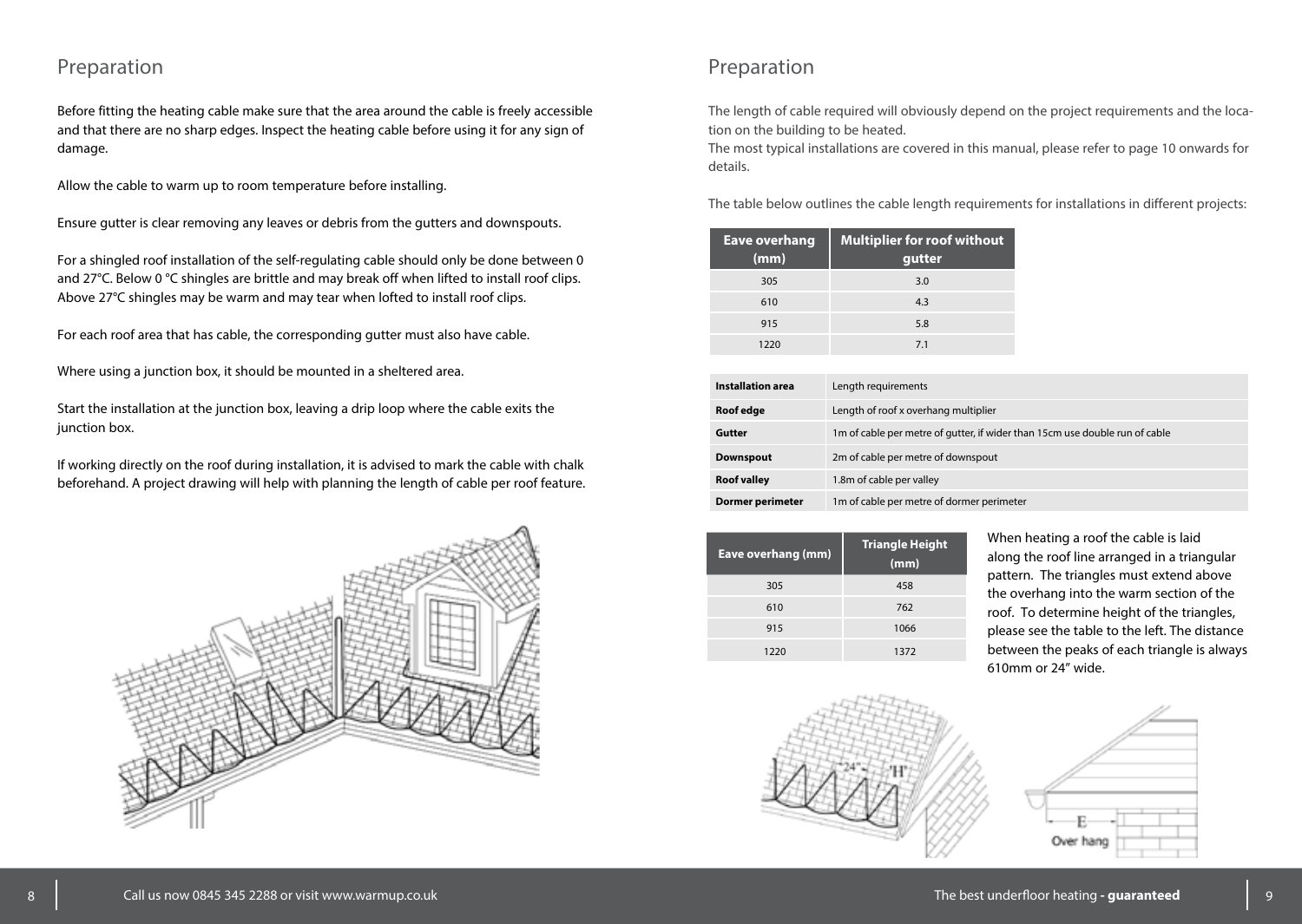## Application: In gutter

The simplest installation occurs when the project requires only de-icing of a gutter.

1. To attach the cable properly it must lie flat in the gutter. The cable should be uncoiled ensuring it is not twisted or tangled.

2. The cable should be held tightly, whilst not touching the gutter itself to prevent heat loss.

3. If treating gutters for ice build up, use a double run of cable.

4. Once the length of cable required is determined, the terminated cable end should be attached to the gutter using an appropriate method, ie aluminium adhesive tape. Permanent methods such as glue or adhesive should not be used.

5. For this installation the gutter bars are used. UV resistant cable ties are pushed through the holes on the bar and fasten loosely so that the cable is held, but not secured.

6. Repeat step 5 with as many bars as required for the gutter length, using 1 clip every 20cm of gutter.

7. For round gutters the bar will need to be bent around the edge of the gutter, and the inside profile. Pliers can be used for this (see Figure 3).

8. Once all bars are attached along the cable, begin adhering them to the inside surface of the gutter. Check the spacing and use the aluminium adhesive tape to hold the bars down.

9. All cable ties should be tightened and trimmed as in Figure 3.

**NOTE: The parallel runs of cable should be kept separate, and evenly spaced throughout.**



Figure 1. Gutter bar & cable ties





Figure 3. Bar attached to gutter

Figure 2. Cable tied to bar



Figure 4. Bar adhered to gutter with aluminium tape



Figure 5. Final installation in a gutter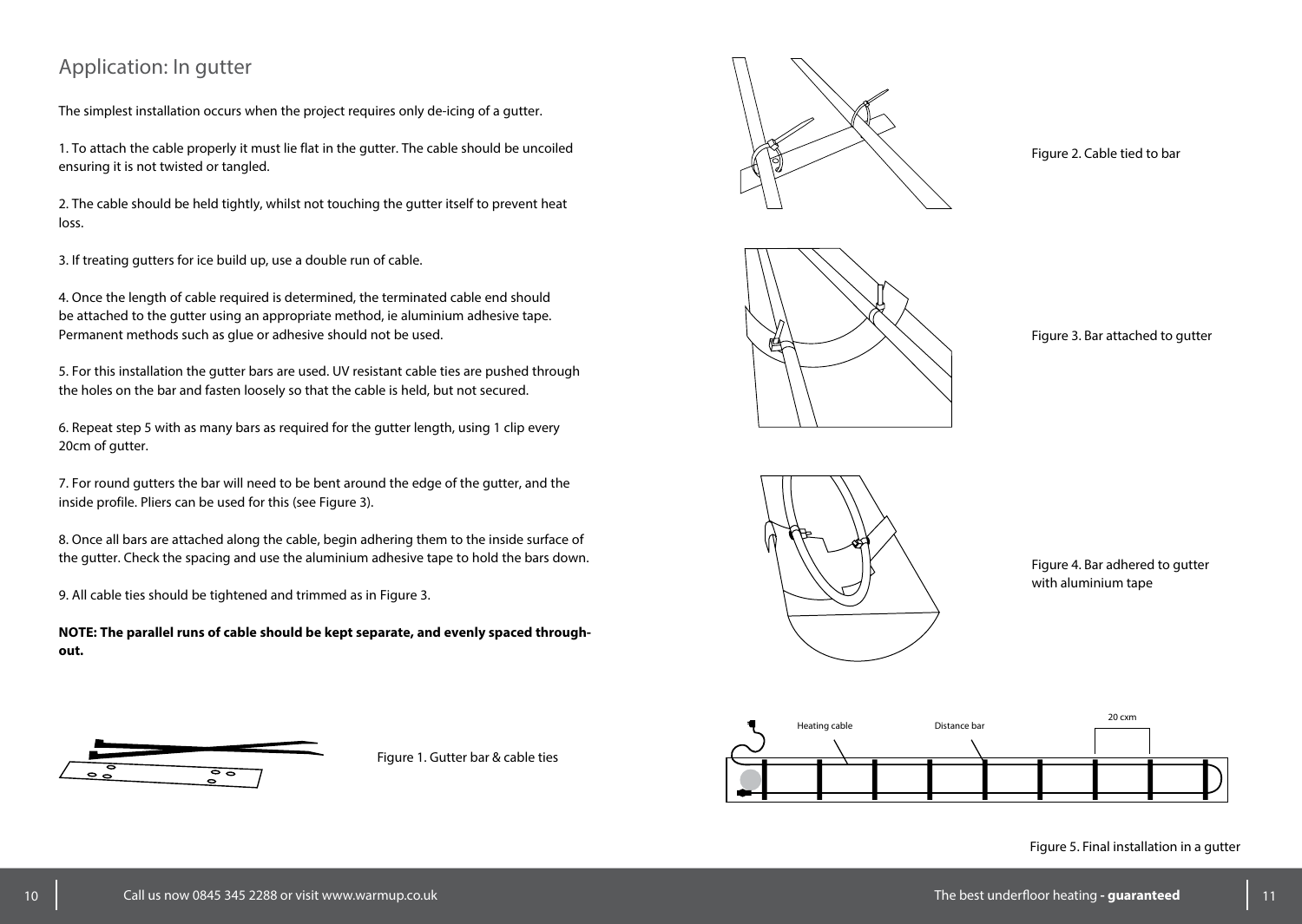## Application: Gutter & downspout

There are 2 types of downspout installations:

- those where the downspout is in the middle of a gutter length and
- those where the downspout is at the end of the gutter run

Where the downspout is in the middle of a gutter run, the cable will need to route down and back up, to continue along the gutter. The cable should not extend beyond the end of the downspout. Take this into account when calculating cable length for the project.



Remember to avoid overheating the cable, as this increases the risk of fire or electric shock. No part of the downspout should be inside a building.



1. For downspout installations running along the gutter, the cable should be routed down the pipe and back up.

2. Once the length of cable required is determined, the terminated cable end should be attached to the gutter before the downspout using an appropriate method, ie aluminium adhesive tape. Permanent methods such as glue or adhesive should not be used.

3. The length of steel wire needed should be measured from the looped end of the downspout hanger reel. This includes the length of gutter leading to the downspout, and for the downspout itself. The cable should be flush with the end of the spout.

4. The cable is then attached to the downspout hanger using the clips (see Figure 3). The clips are spaced at 40mm intervals.

5. On the end of the hanger reel is a looped end for holding the run in place and keeping the steel wire tensed. Attach this loop to a secure object which will not break or fall off with the weight of the cable being supported in the downspout.

6. Where the downspout is at the end of the gutter to be heated, parallel runs of the cable will be supported via the steel wire, and return via the same gutter. Where the gutter continues after the downspout, the cable will only have parallel double runs in the downspout itself, and will continue along the gutter as required.

7. Once all parts of the cable are clipped in, the cable with the steel wire can be dropped into the downspout, ensuring the steel wire is in tension to keep the cable in paralleled equal spacing.





Figure 3, Downspout hanger clip holding cable

Figure 4. Cable held in parallel in the downspout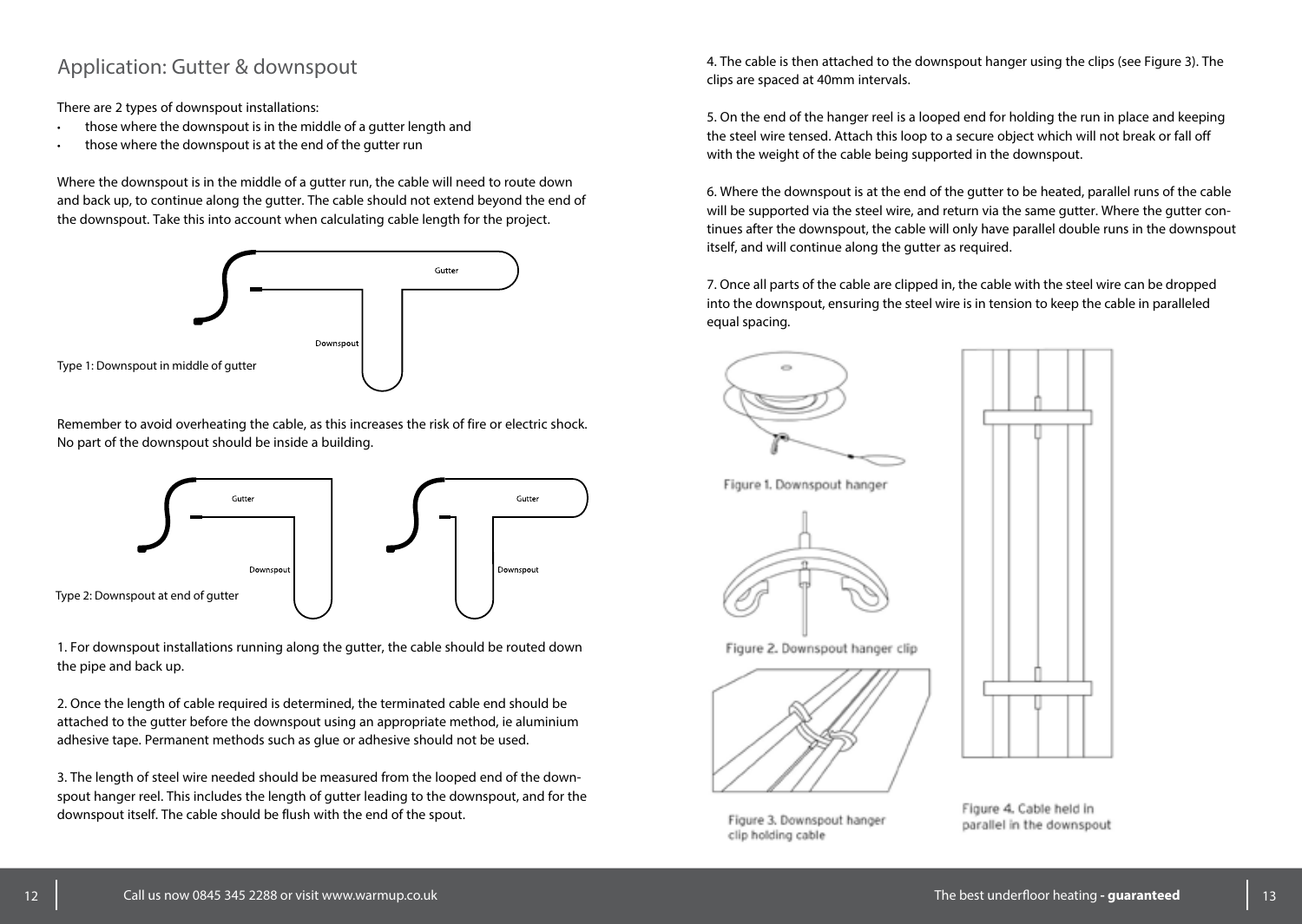## Application: Roof & Gutter

For effective heating along the roof line, the cable is arranged in a triangular pattern (Figure 1). The triangles must extend above the overhang into the warm section of the roof (Figure 2). To determine height of the triangles, please refer to the table below.

1. For installations on the roof and gutter, the roof clips are used. Using the information on this page and page 9, calculate the height of the triangle formation for the roof heating. The triangle width is fixed at 60cm / 24" from peak to peak. The amount of overhang the roof has from the building will affect the height of the triangles.

2. Determine the total length of cable required for the project.

3. Draw out a plan for the project and mark the positions of triangle peaks on the roof using chalk. This will make installation easier.



Figure 1. Triangle formation for roof heating



Figure 2. Overhang distance

| "E" Eave overhang<br>(mm) | "H" Loop Height<br>(mm) | "E" Eave overhang<br>(mm) | <b>Multiplier for roof without</b><br>gutter |
|---------------------------|-------------------------|---------------------------|----------------------------------------------|
| 305                       | 458                     | 305                       | 3.0                                          |
| 610                       | 762                     | 610                       | 4.3                                          |
| 915                       | 1066                    | 915                       | 5.8                                          |
| 1220                      | 1372                    | 1220                      | 7.1                                          |
|                           |                         |                           |                                              |



4. Also mark the cable with any points where the peak of a triangle is or wherever the cable is to be fixed to the roof.

5. A double clip is used to secure the heating cable looped at the roof edge, ensuring a drainage channel to the gutter.

6. A single clip is used to fasten the cable at the stop of the saw tooth arrangement.

7. Fasten the clips to the roof with roofing nails or screws, applying silicon sealant under the clip to provide a water proof sealant.

8. After installing the clips on the roof, thread the heating cable around the clips. Use extra clips in any location where the cable is subject to excess stress or movement.

9. Use pliers to close the clips firmly around the cable, taking care not to crush or damage the cable.



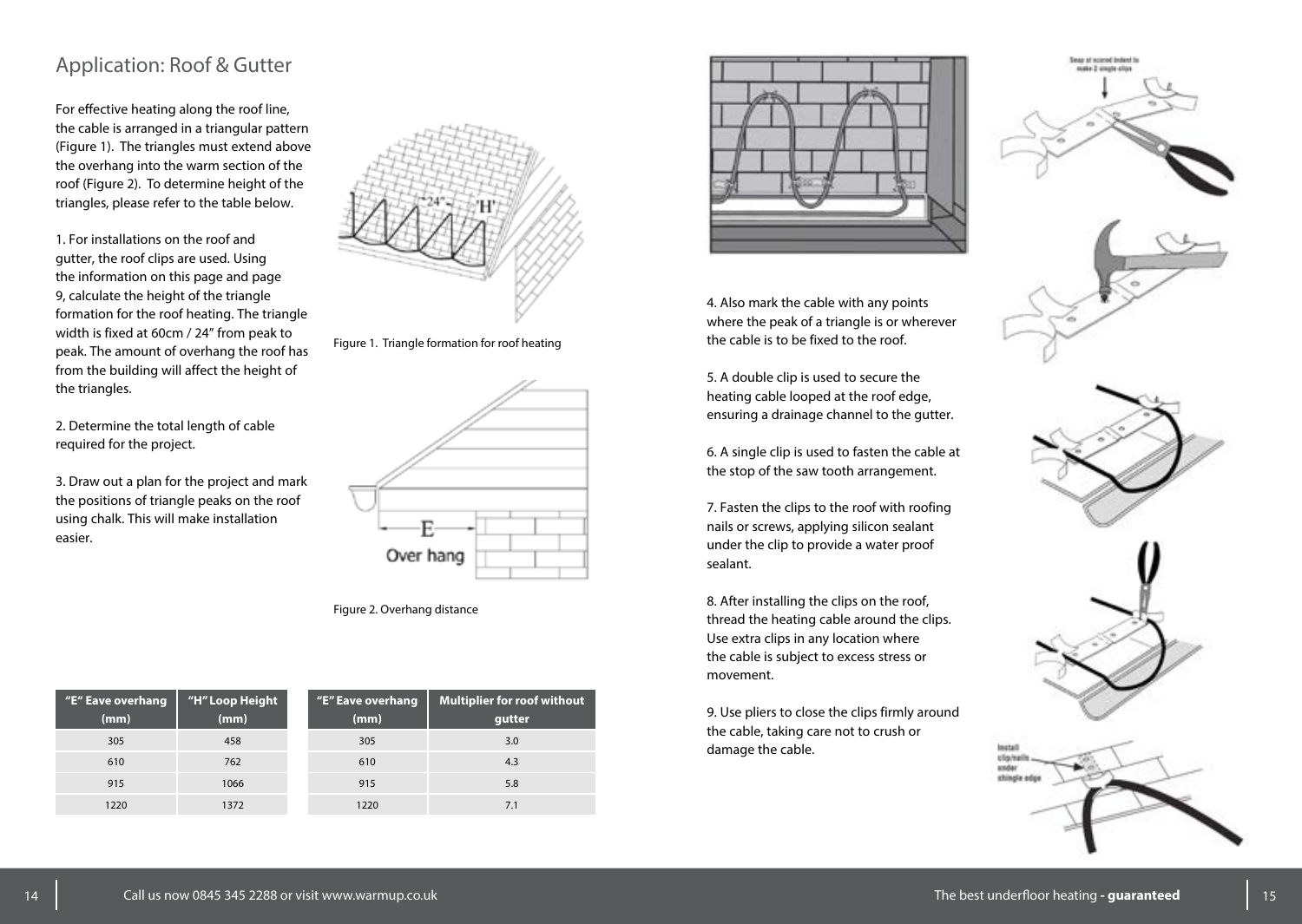## Installations Including Roof Features **Installation for dormers Installation for dormers**

| <b>Installation area</b> | <b>Length requirements</b>                                                  |
|--------------------------|-----------------------------------------------------------------------------|
| Roof edge                | Length of roof x overhang multiplier                                        |
| Gutter                   | 1m of cable per metre of gutter, if wider than 15cm use double run of cable |
| Downspout                | 2m of cable per metre of downspout                                          |
| Roof valley              | 1.8m of cable per valley                                                    |
| Dormer perimeter         | 1m of cable per metre of dormer perimeter                                   |

For window features where water may build up and form ice, it is also possible to customise the installation. This will increase the length of cable required. Below is an outline as to the recommended installation for such roof features.

TIP: If you will be working directly on the roof during the installation, you may want to mark the cable pattern with chalk before attaching the cable. If working from a ladder, you will probably want to lay out the pattern as you attach the cable with the clips. Making a drawing of your roof and your planned pattern on paper is recommended.

#### **Installation for skylights**

Skylight areas are also treated with the "triangle pattern approach". However, the height of the triangles is increased so that it extends to 15cm / 6" below the skylight.



The cable should be arranged up and down around the dormer.



#### **Installation for valleys**

If there is a valley in your roof, you must route cable up and back down the valley a minimum of 1 metre. Extend the cable higher if the warm area of your roof is higher.

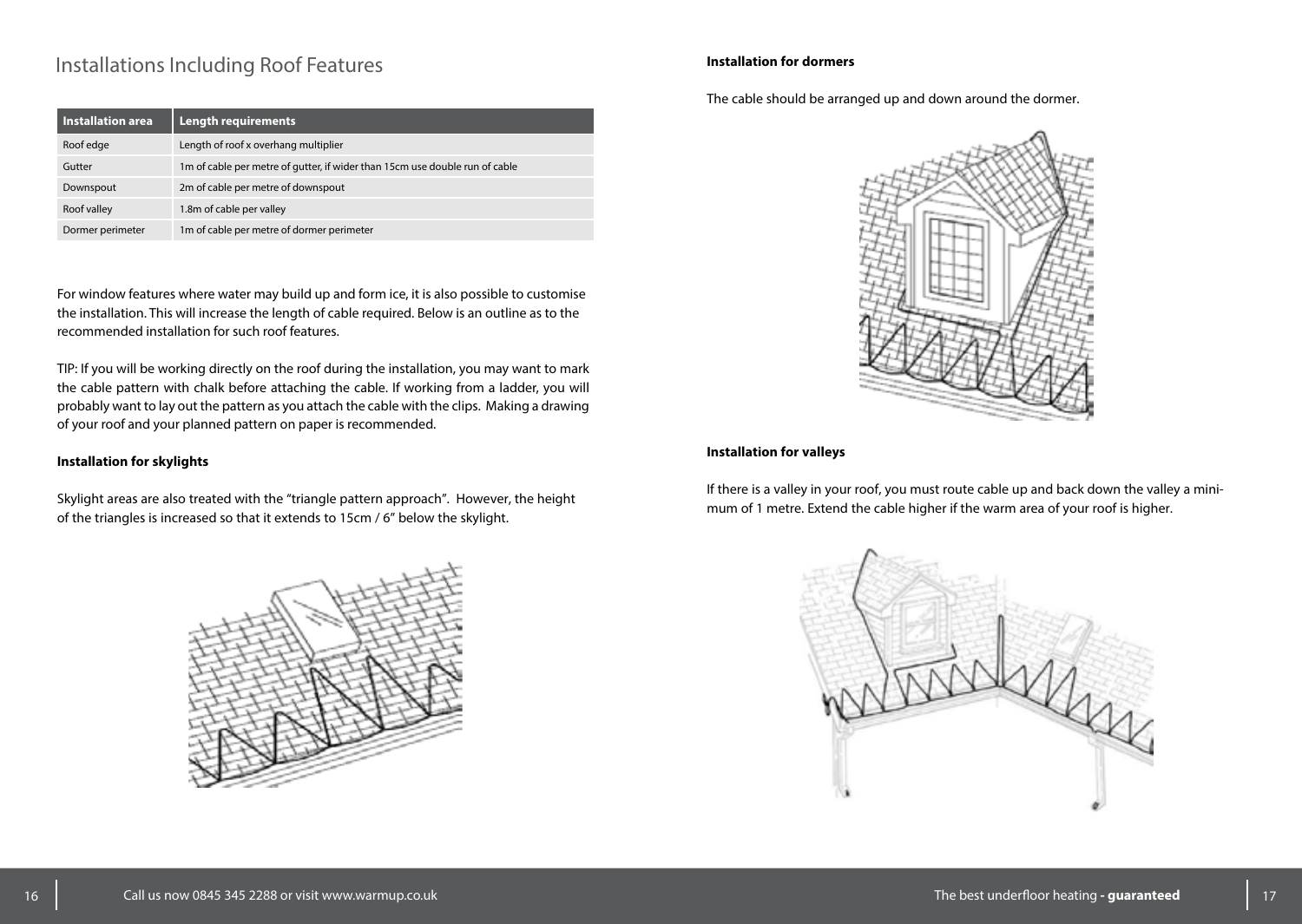## Cable Termination - End Termination

The Warmup termination kit contains 2 sets of sleeves and crimps, one for terminating the end of the cable, and one for terminating the power connection.

#### **End Termination**



#### **The termination kit**

- 1. Remove 40 mm length of outer sheath of heating cable.
- 2. Unravel the exposed metal braid.
- 3. Cut extra metal braid up to outer sheath of heating cable.
- 4. Slide 12 mm x 40 mm sleeve over end of the cable to cover about 10 mm of cable outer sheath and shrink by hot air gun.
- 5. Slide 18 mm x 110 mm sleeve over preshrink inner sleeve and also shrink outer sleeve by hot air gun.

# End Termination

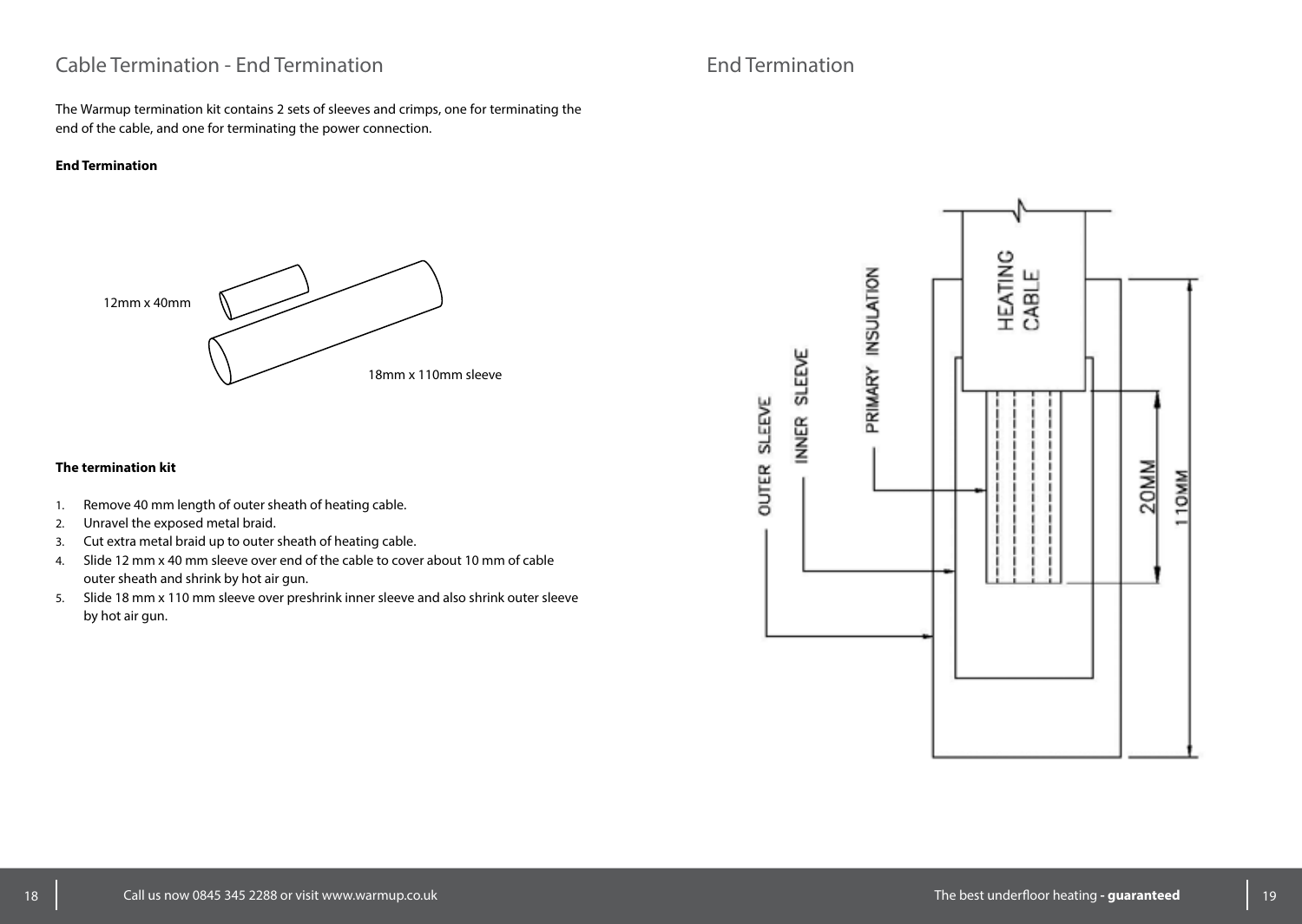#### **Power Termination**

(Refer to diagram opposite)

- 1. Cut heater tracer cut off at a required length.
- 2. Remove tracer outer sheath approximately 50 mm from the end.
- 3. Unravel metal braid up to outer sheath.
- 4. Twist and cut the braid leaving approximately 10 15 mm near outer sheath.
- 5. Strip about 20 mm insulation and semi conductive material over both the bus bars
- 6. Remove about 90 mm outer sheath over cold lead.
- 7. Cut approximately 60 mm insulated Neutral and live cold cores (brown and blue).
- 8. Strip all the three cores for approximately 10 mm.
- 9. Slide 18 mm x 160 mm sleeve over cold lead and then slide 12 mm x 110 mm sleeve over cold lead. Don't shrink the sleeves.
- 10. Slide 4 mm x 30 mm sleeve over earth core.
- 11. Slide lug over twisted metal braid and slide stripped earth core in to lug. Crimp lug by using crimping tool.
- 12. Slide 4 mm x 30 mm sleeve over lug to keep lug in mid of sleeve and shrink the sleeve by hot air gun.
- 13. Slide one 6 mm x 30 mm over neutral core of cold lead and one 6 mm x 30 mm sleeve over live core of cold lead.
- 14. Slide one lug on one bus bar and slide another lug on other bus bars.
- 15. Slide Neutral core in to lug of one bus bar and live core in to lug of another bus bar and crimp both lugs by using crimping tools.
- 16. Slide both 6 mm x 30 mm sleeves over the crimped lugs to keep lugs in mid of the sleeves and shrink the sleeves by hot air gun.
- 17. Slide 12 mm x 110 mm sleeve over the terminations and shrink by hot air gun.
- 18. Slide 18 mm x 160 mm sleeve over preshrink sleeve and shrink.

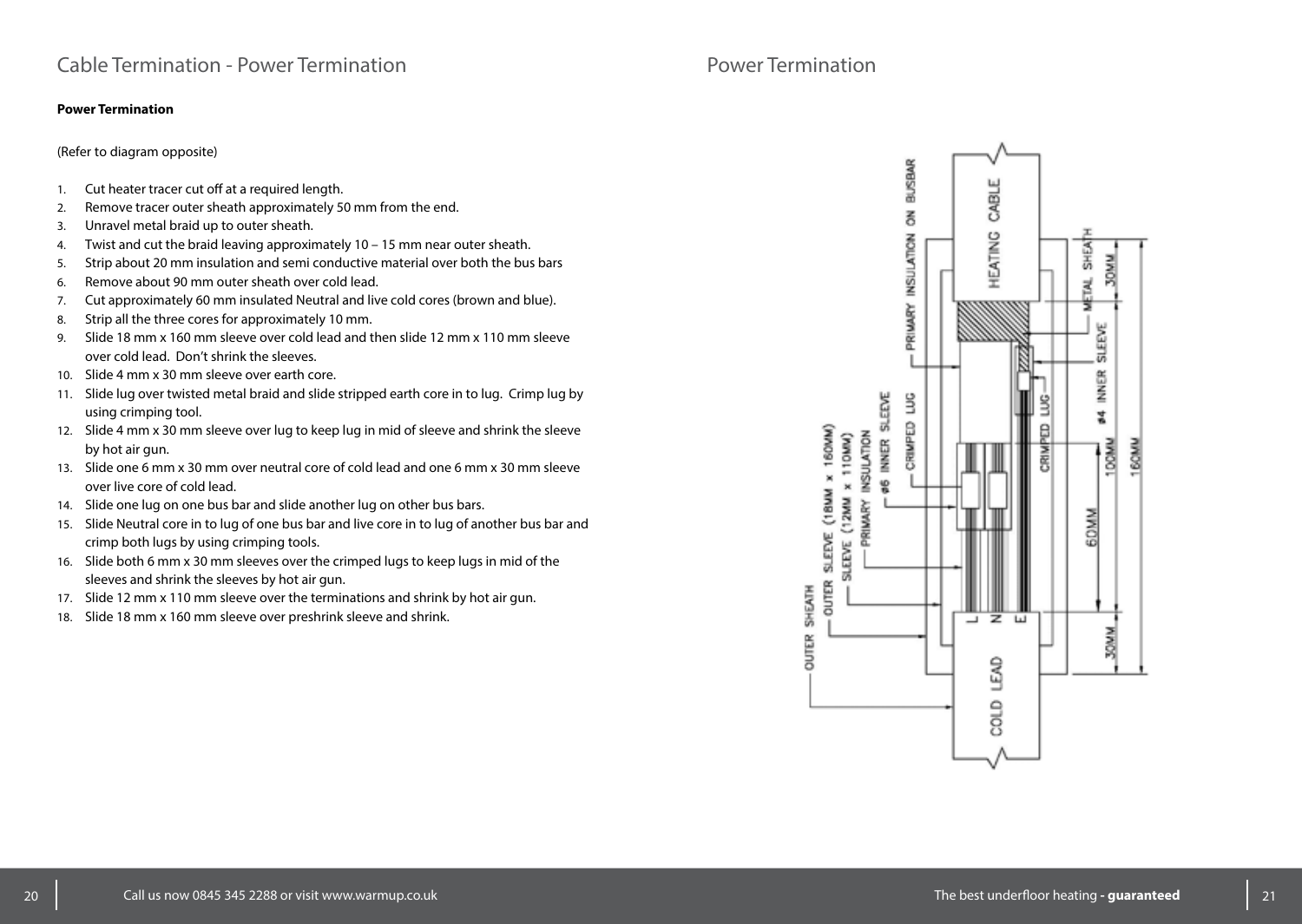## **Warranty**



Warmup® Self-Regulating Cable is guaranteed for a period of 5 years by WARMUP PLC ("Warmup") to be free from defects in materials and workmanship under normal use and maintenance, and is guaranteed to remain so subject to the limitations and conditions described below:

#### **The 5 year Guarantee applies:**

- 1. Only if the unit is registered with Warmup® within 30 days after purchase. Registration can be completed online at www.warmup.co.uk. In the event of a claim, proof of purchase is required, so keep your invoice or receipt – such invoice should state the exact model that has been purchased.
- 2. Only if the heater has been earthed and protected by a 30mA Residual Current Device (RCD) at all times.
- 3. Only if the heaters have been tested and electrical work and connections have been undertaken by a qualified electrician in accordance with IEE regulations and in accordance with these installation instructions.

During the period of guarantee, the manufacturer will arrange for the heater to be repaired or (at its discretion) have parts replaced.

If the heater fails due to damage caused during installation, this guarantee does not apply.

THE MANUFACTURER SHALL IN NO EVENT BE LIABLE FOR INCIDENTAL OR CONSEQUENTIAL DAMAGES, INCLUDING BUT NOT LIMITED TO EXTRA UTILITY EXPENSES OR DAMAGES TO PROPERTY.

#### **WARMUP® PLC is not responsible for:**

- 1. Damage or repairs required as a consequence of faulty installation or application.
- 2. Damage as a result of floods, fires, winds, lightning, accidents, corrosive atmosphere or other conditions beyond the control of the manufacturer.
- 3. Use of components or accessories not compatible with the units.
- 4. Normal maintenance as described in the installation and operating manual.
- 5. Parts not supplied or designed by the manufacturer.
- 6. Damage or repairs required as a result of any improper use, maintenance, operation or servicing.
- 7. Failure to start due to interruption and/or inadequate electrical service.
- 8. Any damage caused by frozen or broken water pipes in the event of equipment failure.
- 9. Changes in the appearance of the product that does not affect its performance.